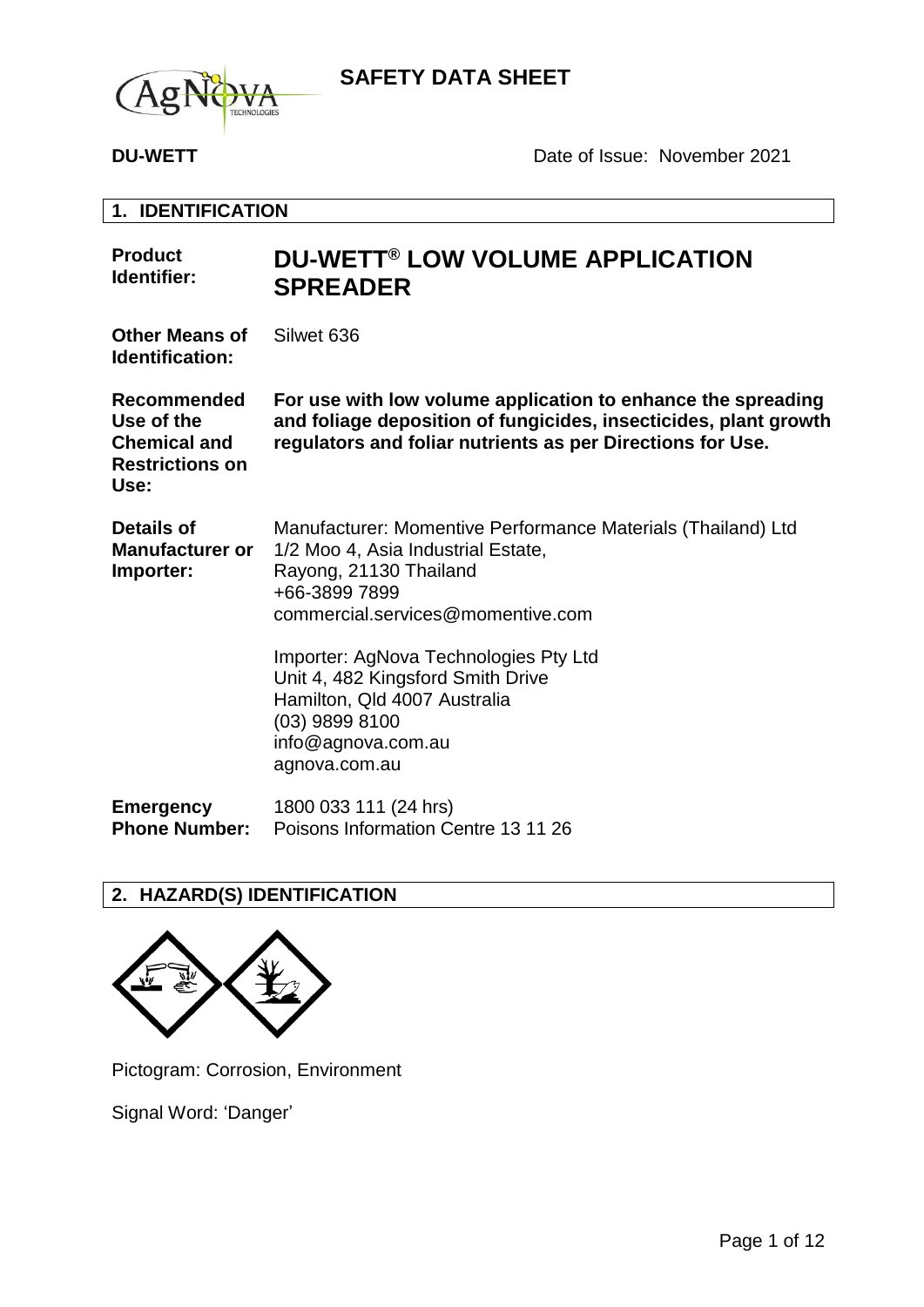

**DU-WETT** DU-WETT DUE Date of Issue: November 2021

## **GHS Hazard Class and Category:**

Serious Eye Damage - Category 1: 'Danger' H318 Causes serious eye damage.

Chronic Aquatic Toxicity - Category 2: 'No signal word' H411 Toxic to aquatic life with long lasting effects.

Precautionary Statements:

### **Prevention**

P273 Avoid release to the environment. P280: Wear eye protection/face protection.

### **Response**

P305+P351+P338: IF IN EYES: Rinse cautiously with water for several minutes. Remove contact lenses, if present and easy to do. Continue rinsing. P310: Immediately call a POISON CENTRE/doctor. P391: Collect spillage.

### **Storage**

No additional statements.

### **Disposal**

P501: Dispose of contents/ container to an approved facility in accordance with local, regional, national and international regulations.

| <b>ADG</b><br><b>Classification:</b> | This product is not classified as a Dangerous Good under the<br>Australian Code for the Transport of Dangerous Goods by Road<br>and Rail. See section 14. |
|--------------------------------------|-----------------------------------------------------------------------------------------------------------------------------------------------------------|
| ------                               |                                                                                                                                                           |

**SUSMP Classification:** Not a scheduled poison (Standard for Uniform Scheduling of Medicines and Poisons)

## **3. COMPOSITION AND INFORMATION ON INGREDIENTS**

| Ingredients:                        | <b>CAS No:</b> | <b>Concentration*:</b> |
|-------------------------------------|----------------|------------------------|
| Siloxane Polyalkylenoxide Copolymer | Trade secret** | 30-60%                 |
| Alcohol ethoxylate                  | 78330-20-8     | 10-30%                 |
| 2-Propanol                          | 67-63-0        | $< 0.1\%$              |
| Acetaldehyde                        | 75-07-0        | $< 0.1\%$              |

\*All concentrations are percent by weight

\*\*A specific chemical identity and/or percentage of composition has been withheld as a trade secret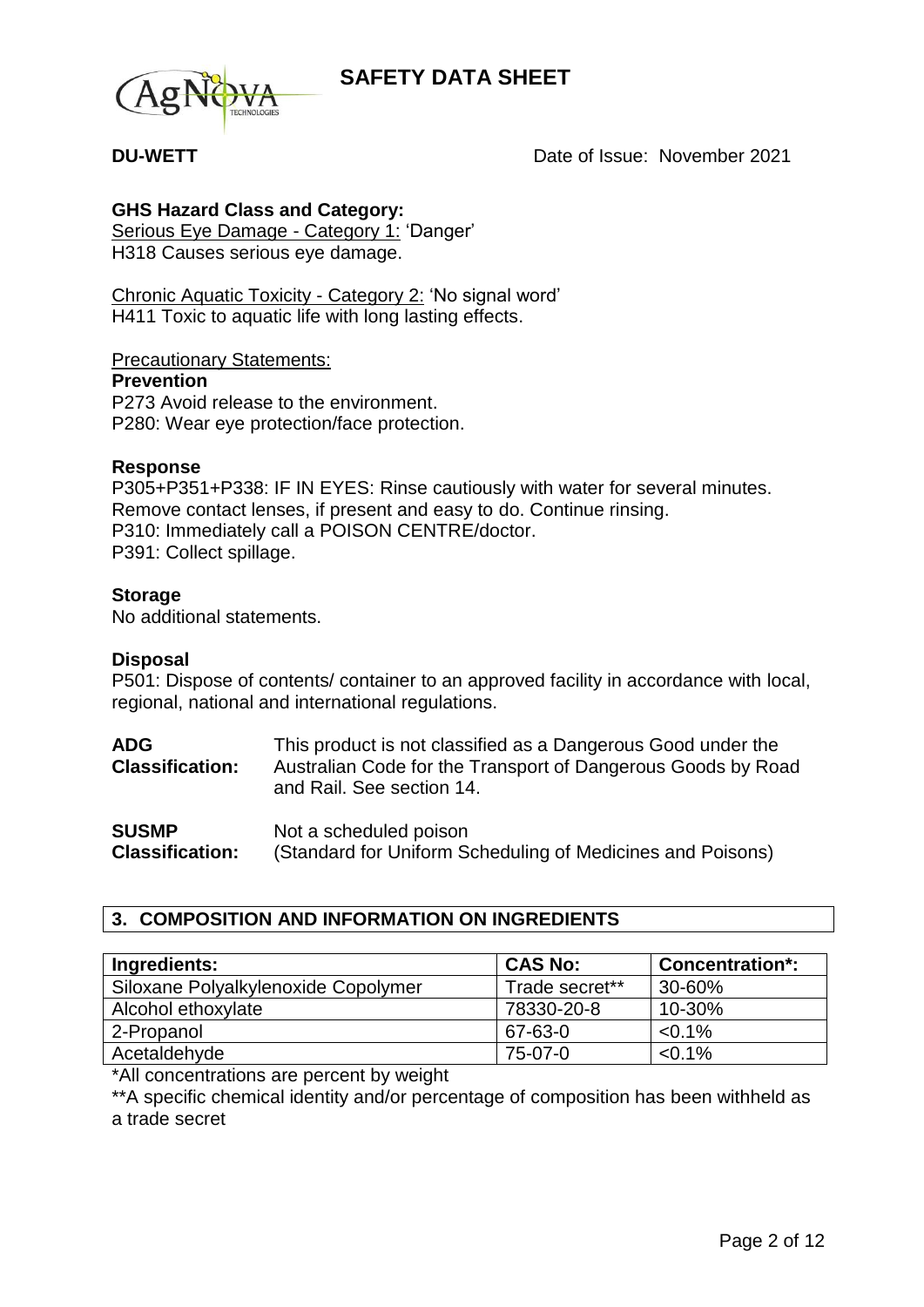

## **4. FIRST AID MEASURES**

**If poisoning occurs, immediately contact a doctor or Poisons Information Centre (Phone 13 11 26), and follow the advice given. Show this Safety Data Sheet to a doctor.**

### **Description of Necessary First Aid Measures:**

| Inhalation:                                                            | After inhalation of aerosol/mist seek medical advice immediately.<br>Move the exposed person to fresh air at once.                                                                                                           |
|------------------------------------------------------------------------|------------------------------------------------------------------------------------------------------------------------------------------------------------------------------------------------------------------------------|
| <b>Skin contact:</b>                                                   | Wash off promptly and flush contaminated skin with water. Promptly<br>remove clothing if soaked through and flush skin with water. Get<br>medical attention if symptoms persist. Wash contaminated clothing<br>before reuse. |
| Eye contact:                                                           | Rinse immediately with plenty of water, also under the eyelids, for at<br>least 15 minutes. Obtain medical attention without delay, preferably<br>from an ophthalmologist.                                                   |
| Ingestion:                                                             | Do NOT induce vomiting. If conscious, drink plenty of water. Seek<br>medical attention.                                                                                                                                      |
| <b>First Aid</b><br><b>Facilities:</b>                                 | Provide washing facilities in the workplace.                                                                                                                                                                                 |
| <b>Symptoms</b><br><b>Caused by</b><br><b>Exposure:</b>                | No data available.                                                                                                                                                                                                           |
| <b>Medical</b><br><b>Attention and</b><br><b>Special</b><br>Treatment: | Treat symptomatically. No specific antidote known.                                                                                                                                                                           |

## **5. FIREFIGHTING MEASURES**

| <b>Suitable</b><br><b>Extinguishing</b><br><b>Equipment:</b>              | Alcohol resistant foam. Carbon dioxide Dry chemical.<br>Use water spray to keep fire-exposed containers cool.<br>Unsuitable extinguishing media: Avoid water in straight hose<br>stream; will scatter and spread fire. |
|---------------------------------------------------------------------------|------------------------------------------------------------------------------------------------------------------------------------------------------------------------------------------------------------------------|
| <b>Specific</b><br><b>Hazards Arising</b><br>from the<br><b>Chemical:</b> | No data available.                                                                                                                                                                                                     |
| <b>Special</b>                                                            | Wear self-contained breathing apparatus and protective clothing.                                                                                                                                                       |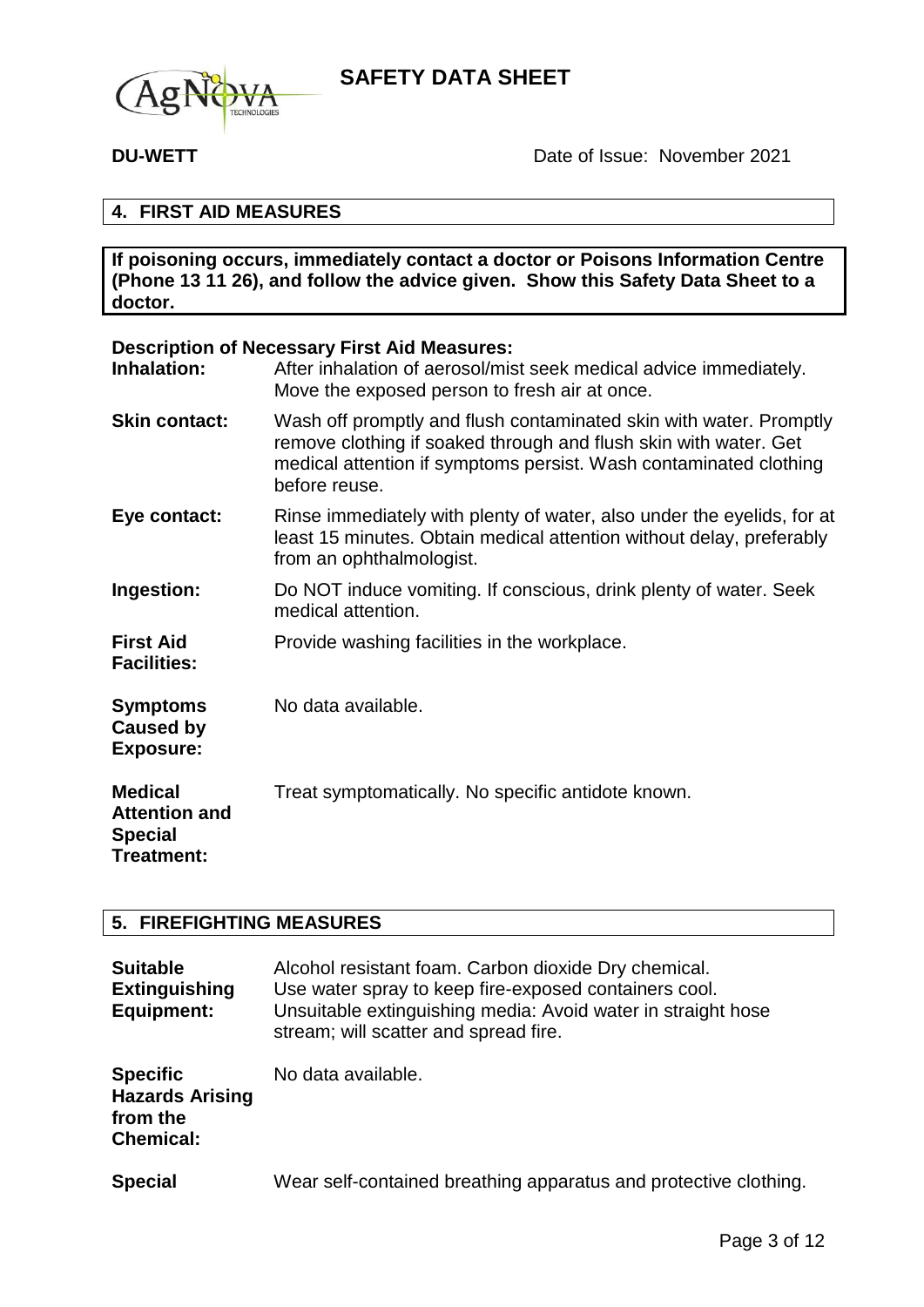



**Protective Equipment and Precautions for Firefighters:**

Take precautionary measures against static discharges. All equipment used when handling the product must be grounded.

## **6. ACCIDENTAL RELEASE MEASURES**

| <b>Personal</b><br>Precautions,<br><b>Protective</b><br><b>Equipment and</b><br><b>Emergency</b><br><b>Procedures:</b> | Avoid contact with eyes, skin, and clothing. Avoid inhalation of<br>vapors and spray mists. Use personal protective equipment.                                                                                                                                                                                                                         |
|------------------------------------------------------------------------------------------------------------------------|--------------------------------------------------------------------------------------------------------------------------------------------------------------------------------------------------------------------------------------------------------------------------------------------------------------------------------------------------------|
| <b>Environmental</b><br><b>Precautions:</b>                                                                            | Do not allow runoff to sewer, waterway or ground.                                                                                                                                                                                                                                                                                                      |
| <b>Methods and</b><br><b>Materials for</b><br><b>Containment</b><br>and Cleaning<br>Up:                                | Absorb spillage with suitable absorbent material. Shovel up and<br>place in a container for salvage or disposal.<br>Remove sources of ignition. In case of spills, beware of slippery<br>floors and surfaces. See Section 8 of the SDS for Personal<br>Protective Equipment. Collect and dispose of spillage as indicated<br>in section 13 of the SDS. |

## **7. HANDLING AND STORAGE**

| <b>Precautions for</b><br>Safe Handling: | Do not taste or swallow. Avoid contact with eyes, skin, and<br>clothing. Wash hands after handling. Provide adequate ventilation.<br>Avoid inhalation of dust and vapors. |
|------------------------------------------|---------------------------------------------------------------------------------------------------------------------------------------------------------------------------|
| <b>Conditions for</b>                    | Store in a dark, cool place indoors with container tightly closed.                                                                                                        |
| Safe Storage,                            | Avoid any source of heat, direct sunlight and strong light. Store in                                                                                                      |
| including any                            | original container. Keep away from sources of ignition - No                                                                                                               |
| Incompatibilities:                       | smoking.                                                                                                                                                                  |

## **8. EXPOSURE CONTROLS AND PERSONAL PROTECTION**

| <b>Exposure</b>   | Control parameters:                 |
|-------------------|-------------------------------------|
| <b>Standards:</b> | <b>Occupational Exposure Limits</b> |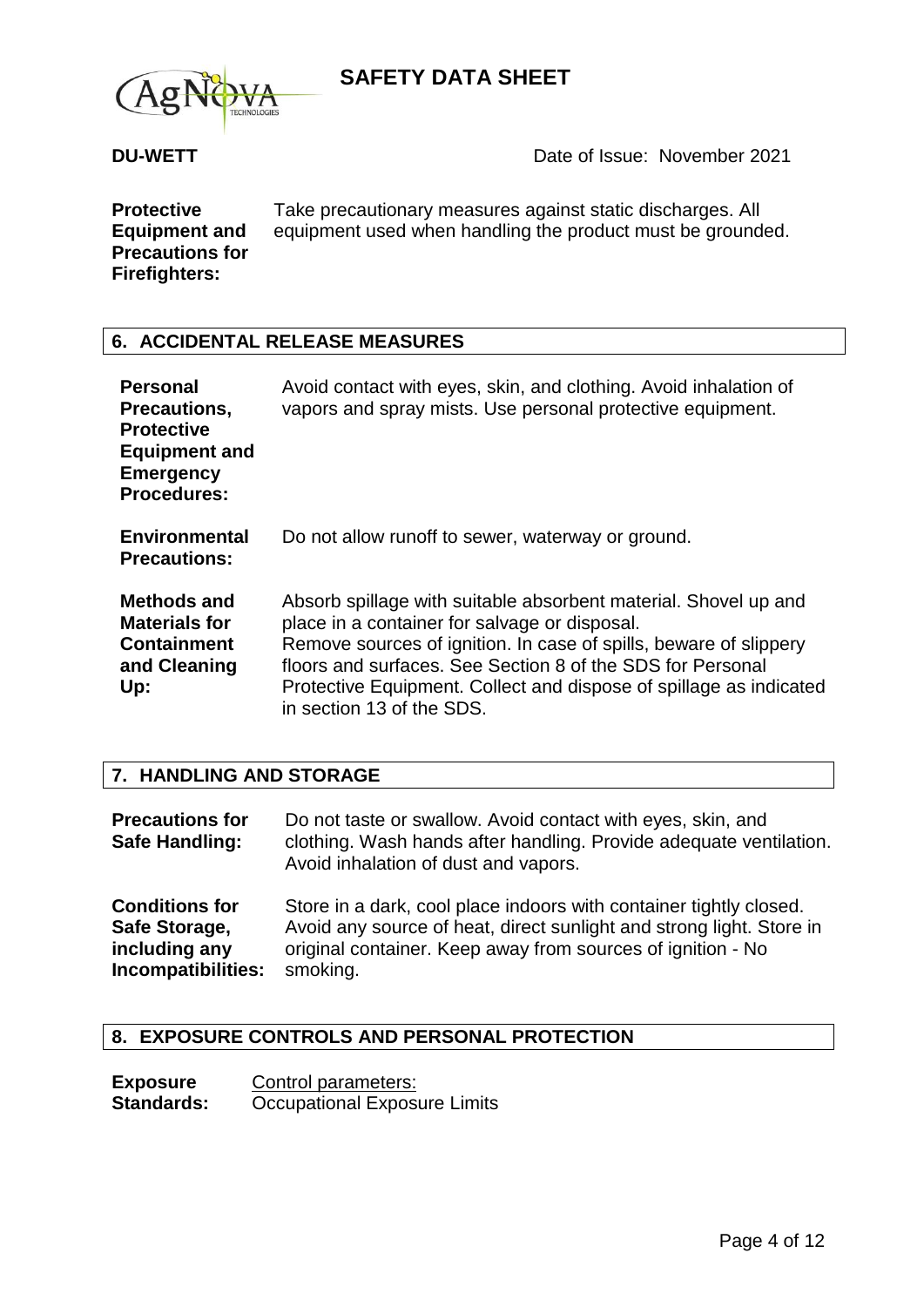

**DU-WETT** DU-WETT DUE Date of Issue: November 2021

| <b>Chemical</b><br><b>Identity</b> | Type        |         | <b>Exposure Limit Values</b> | <b>Source</b>                                                                                                   |
|------------------------------------|-------------|---------|------------------------------|-----------------------------------------------------------------------------------------------------------------|
| 2-Propanol                         | TWA         | 400 ppm | 983 mg/m <sup>3</sup>        | Australia.                                                                                                      |
|                                    | <b>STEL</b> | 500 ppm | 1230 mg/m <sup>3</sup>       | <b>National</b>                                                                                                 |
| Dipropylene<br>Glycol              | <b>TWA</b>  | 50 ppm  | 91 mg/m <sup>3</sup>         | Workplace<br><b>OELs</b>                                                                                        |
| Methyl<br>Ether:                   | <b>STEL</b> | 20 ppm  | $36 \text{ mg/m}^3$          | (Workplace<br>Exposure<br>Standards for<br>Airborne<br>Contaminants,<br>Appendix A),<br>as amended<br>(04 2013) |

**Biological Monitoring:** Biological Limit Values: None of the components have assigned exposure limits.

**Control Banding:** No data available.

**Engineering Controls:** Provide eyewash station and safety shower. General (mechanical) room ventilation is expected to be satisfactory if handled at low temperatures or in covered equipment. Provide adequate ventilation if fumes or vapours are generated.

| <b>Individual</b>    | General information.                                                    |
|----------------------|-------------------------------------------------------------------------|
| <b>Protection</b>    | General (mechanical) room ventilation is expected to be satisfactory if |
| <b>Measures, for</b> | handled at low temperatures or in covered equipment.                    |
| example,             | Eye and face protection: No data available.                             |
| <b>Personal</b>      | Skin protection:                                                        |
| <b>Protective</b>    | Specific protection for the hands: No data available.                   |
| <b>Equipment</b>     | Body protection: Wear suitable protective clothing and eye/face         |
| (PPE):               | protection.                                                             |
|                      | Respiratory protection: Respirator with a vapour filter (EN 141).       |
|                      | Thermal hazards: No data available.                                     |

## **9. PHYSICAL AND CHEMICAL PROPERTIES**

| <b>Physical State:</b> | Liquid     |
|------------------------|------------|
| <b>Colour:</b>         | Colourless |
| Odour:                 | Mild       |
| <b>Melting</b>         | -5 °C      |
| <b>Point/Freezing</b>  |            |
| point:                 |            |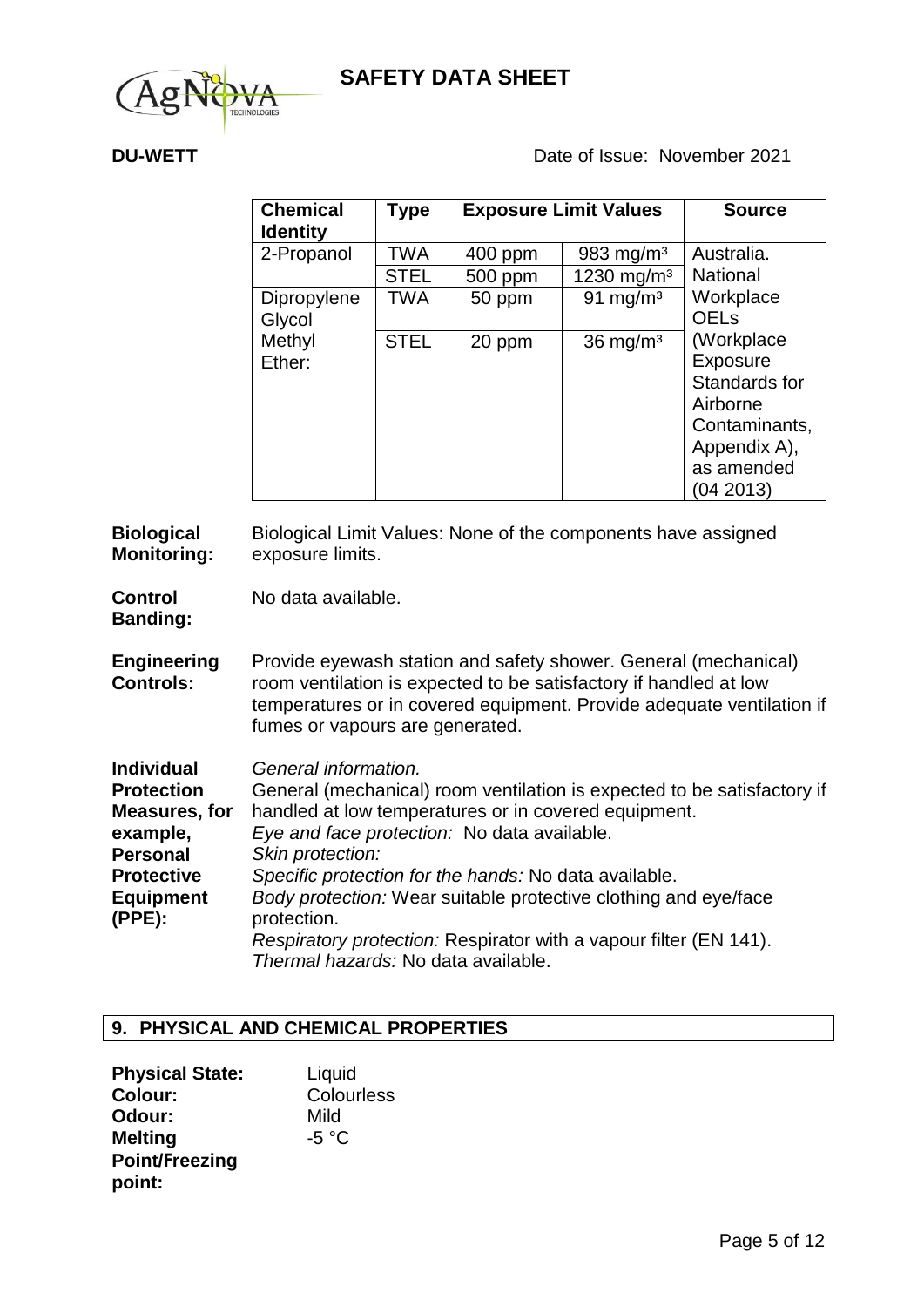



**DU-WETT** DATE: November 2021

| <b>Boiling Point:</b>    | >150 °C (1.013 hPa) estimated              |
|--------------------------|--------------------------------------------|
| <b>Flammability:</b>     | No data available                          |
| <b>Lower and Upper</b>   | No data available                          |
| <b>Explosion</b>         |                                            |
| Limit/Flammability       |                                            |
| Limit:                   |                                            |
| <b>Flash Point:</b>      | 110°C (ASTM D 93)                          |
| <b>Auto-Ignition</b>     | No data available                          |
| Temperature:             |                                            |
| <b>Decomposition</b>     | No data available                          |
| Temperature:             |                                            |
| pH:                      | No data available                          |
| <b>Kinematic</b>         | No data available                          |
| <b>Viscosity:</b>        |                                            |
| Solubility, in water:    | <b>Dispersible</b>                         |
| <b>Partition</b>         | No data available                          |
| Coefficient: n-          |                                            |
| octanol/water (log       |                                            |
| value):                  |                                            |
| <b>Vapour Pressure:</b>  | $<$ 1.33 hPa (20 $^{\circ}$ C)             |
| <b>Density:</b>          | 1.0067 g/cm <sup>3</sup> (25 $^{\circ}$ C) |
| <b>Vapour Density:</b>   | Heavier than air                           |
| <b>Evaporation Rate:</b> | <1 (n-Butyl acetate=1)                     |

## **10. STABILITY AND REACTIVITY**

| <b>Reactivity:</b>                                             | No data available.                                                                                                                                                                                                                                                         |
|----------------------------------------------------------------|----------------------------------------------------------------------------------------------------------------------------------------------------------------------------------------------------------------------------------------------------------------------------|
| <b>Chemical</b><br><b>Stability:</b>                           | Material is stable under normal conditions.                                                                                                                                                                                                                                |
| <b>Possibility of</b><br><b>Hazardous</b><br><b>Reactions:</b> | Hazardous polymerization does not occur.                                                                                                                                                                                                                                   |
| <b>Conditions to</b><br><b>Avoid:</b>                          | None known.                                                                                                                                                                                                                                                                |
| Incompatible<br><b>Materials:</b>                              | Normally unreactive; however avoid contact with: Materials reactive<br>with hydroxyl compounds.                                                                                                                                                                            |
| <b>Hazardous</b><br><b>Decomposition</b><br><b>Products:</b>   | In case of fire, gives off (emits): Carbon oxides, Oxides of silicon.<br>Carbon monoxide is highly toxic if inhaled; carbon dioxide in<br>sufficient concentrations can act as an asphyxiant. Acute<br>overexposure to the products of combustion may result in irritation |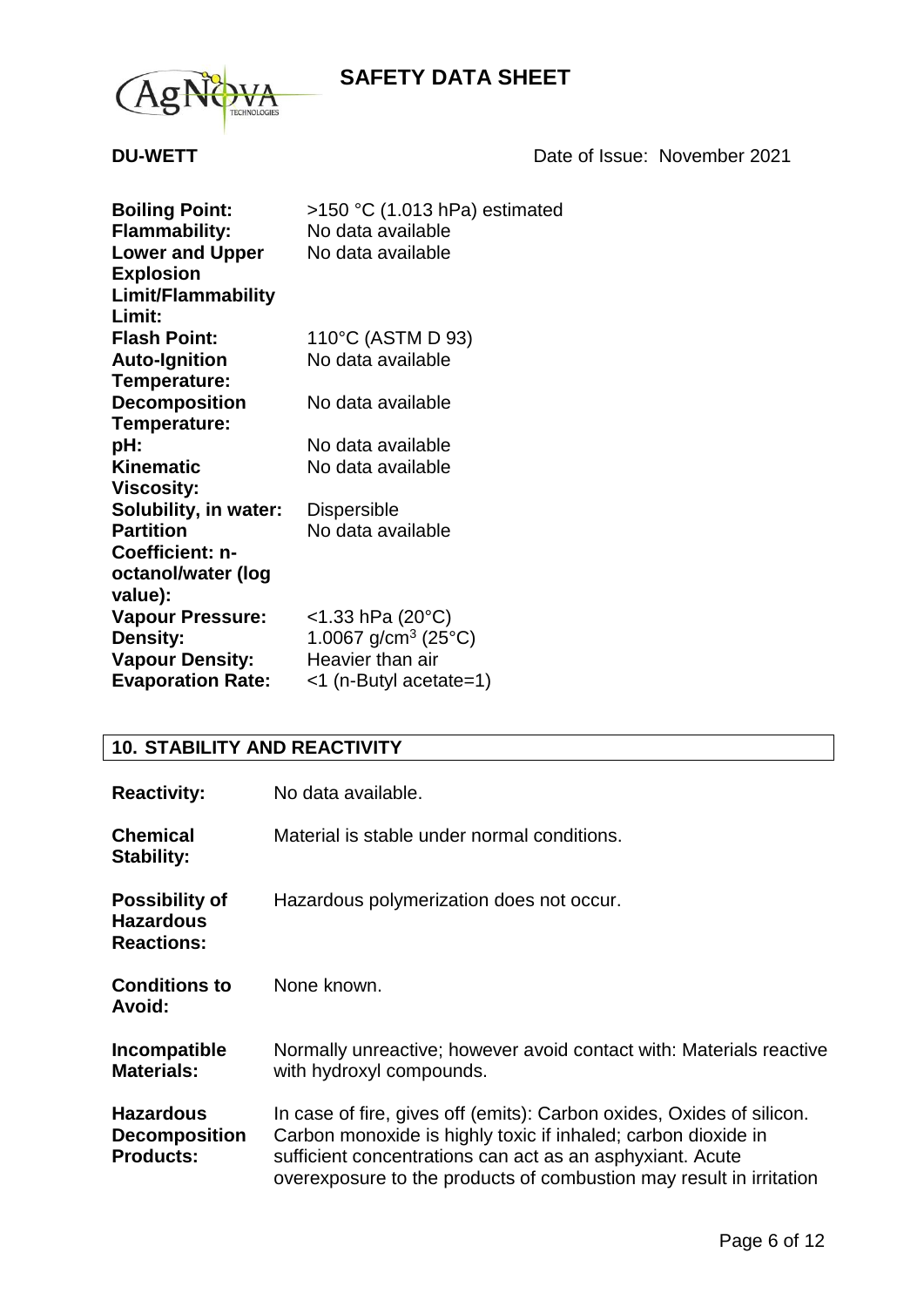



of the respiratory tract. Measurements at temperatures above 150°C in presence of air (oxygen) have shown that small amounts of formaldehyde are formed due to oxidative degradation.

## **11. TOXICOLOGICAL INFORMATION**

Product has been tested.

| <b>Acute Toxicity:</b><br><b>Oral Toxicity:</b>        | LD 50 (Rat), (female) 2.500 mg/kg<br>(OECD-Guideline 423 (Acute Oral Toxicity - Acute Toxic Class<br>Method))                                                                                                                                                                                                                                                         |
|--------------------------------------------------------|-----------------------------------------------------------------------------------------------------------------------------------------------------------------------------------------------------------------------------------------------------------------------------------------------------------------------------------------------------------------------|
| <b>Dermal Toxicity:</b>                                | LD 50 (Rabbit) male and female >2000 mg/kg (OECD Test<br>Guideline 402)<br>Not classified                                                                                                                                                                                                                                                                             |
| <b>Inhalation</b><br><b>Toxicity:</b>                  | Inhalation Product: LC50 Rat (4 h): >11,78 mg/L Aerosols 5%<br>Diluted aqueous solution.<br>The health hazard evaluation is based on the toxicological<br>properties of a similar material.<br>LC50 Rat (4 h): 2 mg/L Aerosols.<br>The health hazard evaluation is based on the toxicological<br>properties of a similar material.<br>ATEmix (4 h): 26,19 mg/L Vapour |
| <b>Repeated Dose</b><br><b>Toxicity:</b>               | No data available.                                                                                                                                                                                                                                                                                                                                                    |
| <b>Skin Corrosion/</b><br><b>Irritation:</b>           | OECD-Guideline 404 (Acute Dermal Irritation/Corrosion) (Rabbit,<br>72 h):<br>No skin irritation.                                                                                                                                                                                                                                                                      |
| <b>Serious Eye</b><br>Damage/<br>Irritation:           | OECD-Guideline 405 (Acute Eye Irritation/Corrosion) (Rabbit):<br>Corrosive<br>This substance is corrosive.                                                                                                                                                                                                                                                            |
| <b>Respiratory or</b><br><b>Skin</b><br>Sensitisation: | OECD Guideline 429 (LLNA) (Mouse) Sensitiser                                                                                                                                                                                                                                                                                                                          |
| <b>Germ Cell</b><br><b>Mutagenicity:</b>               | In vitro: Ames-Test (OECD-Guideline 471 (Genetic Toxicology:<br>Salmonella typhimurium, Reverse Mutation Assay)): positive<br>In vivo: No data available.                                                                                                                                                                                                             |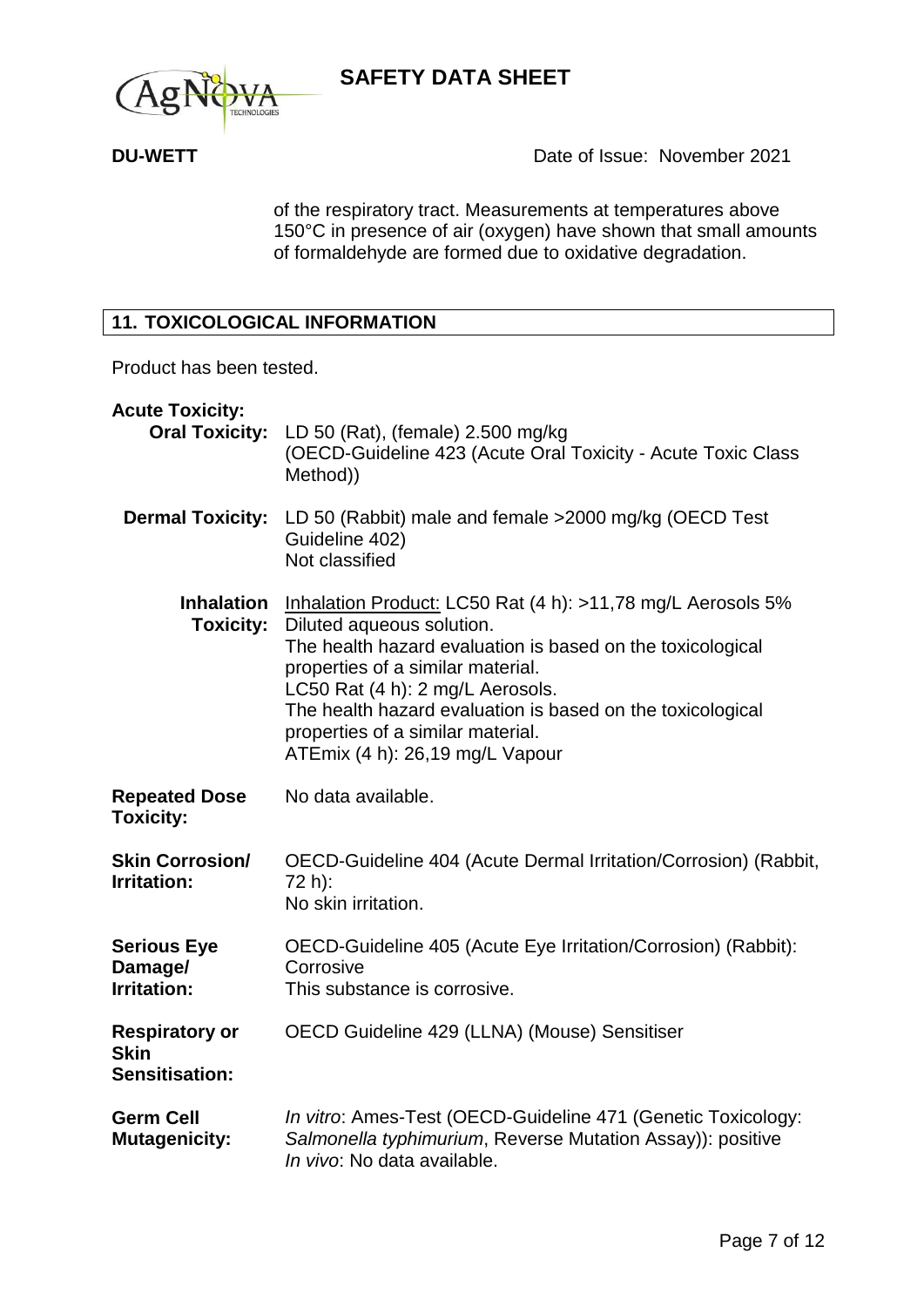

## **DU-WETT** DU-WETT DUE Date of Issue: November 2021

| <b>Carcinogenicity:</b>                                                                | No data available.<br>No carcinogenic components identified.                                                                                                                                                                                                                                                                                                                                                                                                                                                                                                                                                                                                                                                                                                                                                                                                                                                                                                                                                                                                                                                                                                                                                                                                                                                                                                                                                                                                                                                                                                                                                                    |
|----------------------------------------------------------------------------------------|---------------------------------------------------------------------------------------------------------------------------------------------------------------------------------------------------------------------------------------------------------------------------------------------------------------------------------------------------------------------------------------------------------------------------------------------------------------------------------------------------------------------------------------------------------------------------------------------------------------------------------------------------------------------------------------------------------------------------------------------------------------------------------------------------------------------------------------------------------------------------------------------------------------------------------------------------------------------------------------------------------------------------------------------------------------------------------------------------------------------------------------------------------------------------------------------------------------------------------------------------------------------------------------------------------------------------------------------------------------------------------------------------------------------------------------------------------------------------------------------------------------------------------------------------------------------------------------------------------------------------------|
| <b>Reproductive</b><br><b>Toxicity:</b>                                                | No data available.                                                                                                                                                                                                                                                                                                                                                                                                                                                                                                                                                                                                                                                                                                                                                                                                                                                                                                                                                                                                                                                                                                                                                                                                                                                                                                                                                                                                                                                                                                                                                                                                              |
| <b>Specific Target</b><br><b>Organ Toxicity</b><br>(STOT) – single<br>exposure:        | No data available.                                                                                                                                                                                                                                                                                                                                                                                                                                                                                                                                                                                                                                                                                                                                                                                                                                                                                                                                                                                                                                                                                                                                                                                                                                                                                                                                                                                                                                                                                                                                                                                                              |
| <b>Specific Target</b><br><b>Organ Toxicity</b><br>$(STOT)$ –<br>repeated<br>exposure: | No data available.                                                                                                                                                                                                                                                                                                                                                                                                                                                                                                                                                                                                                                                                                                                                                                                                                                                                                                                                                                                                                                                                                                                                                                                                                                                                                                                                                                                                                                                                                                                                                                                                              |
| <b>Aspiration</b><br>Hazard:                                                           | No data available.                                                                                                                                                                                                                                                                                                                                                                                                                                                                                                                                                                                                                                                                                                                                                                                                                                                                                                                                                                                                                                                                                                                                                                                                                                                                                                                                                                                                                                                                                                                                                                                                              |
| <b>Other Effects:</b>                                                                  | This material was not mutagenic in three mammalian test systems<br>including the Chinese Hamster Ovary (CHO)/HGPRT gene<br>mutation assay, a micronucleus cytogenetic assay in mice, and an<br>in vitro mammalian cytogenetic test.<br>In a repeated skin application study with rats, this material caused<br>moderate skin irritation which resolved during a post-application<br>recovery period. There was no evidence for percutaneous<br>cumulative or specific organ toxicity, and no effect on male or<br>female reproductive systems.<br>Findings from a 14-day dietary feeding study with rats show that<br>high dosage repeated ingestion of this material causes reversible<br>adverse effects on the male and female reproductive tracts.<br>Additional effects seen include increased liver weight, altered<br>blood cytology/chemistry, and thyroid enlargement (primarily<br>hypertrophy, with some hyperplasia). Evidence of partial or<br>complete recovery was found over a 28-day recovery period.<br>Findings from a repeat 9-day aerosol inhalation toxicity study with<br>rats show a no-observable-effect-level (NOEL) of less than 0.025<br>mg/L. Symptoms of toxicity included rales, gasping, ocular opacity,<br>prostration, hypothermia, reduced body weight gain and food<br>consumption, changes in clinical pathology, decreased thymus<br>weight, and microscopic lesions in the nasal cavity. There was no<br>effect on the male or female reproductive systems. It is not<br>anticipated that the use of aqueous dilutions of this product would<br>result in this type of aerosol exposure. |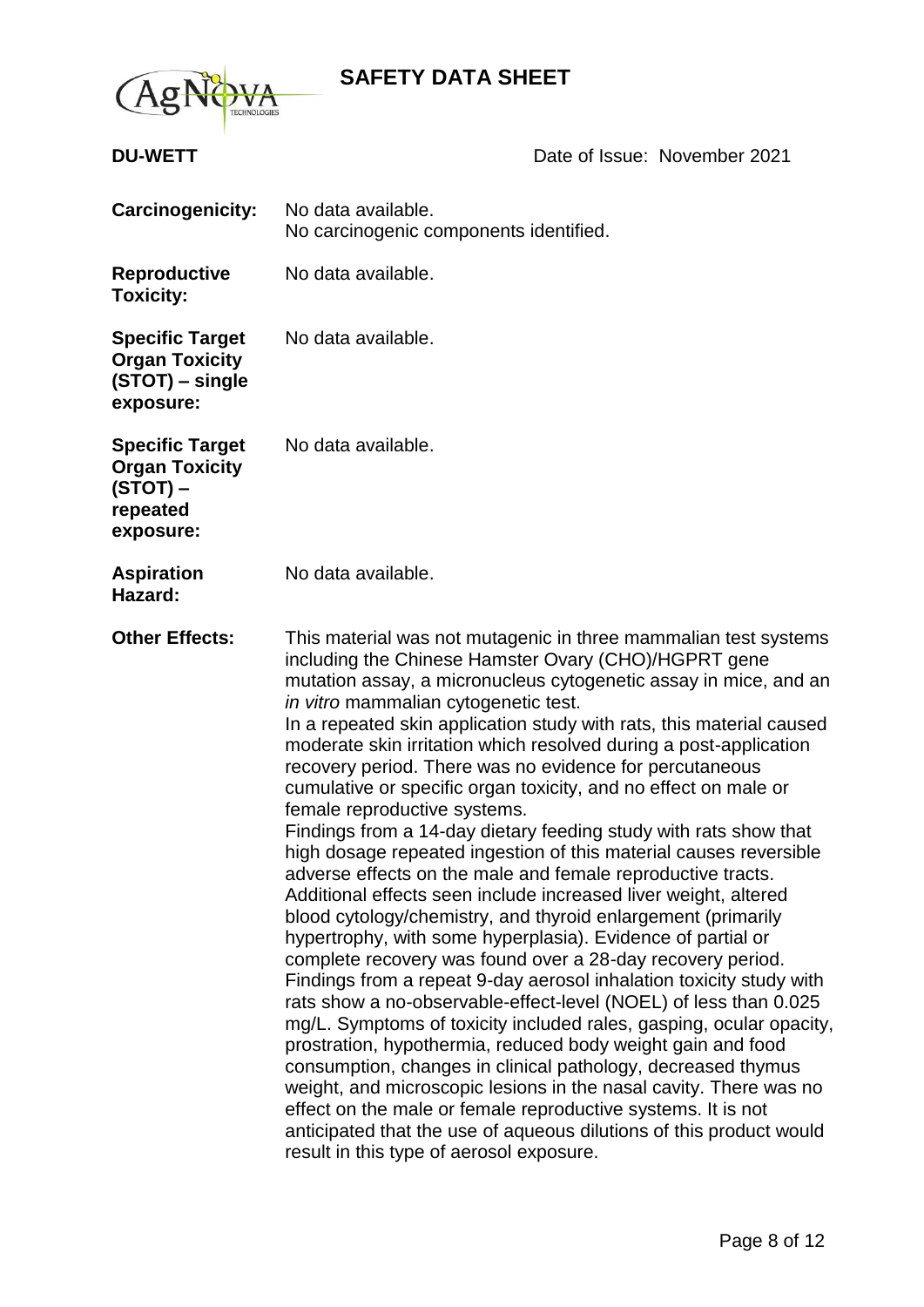



# **Information on Possible Routes of Exposure:**

No data available.

**Symptoms related to the Physical, Chemical and Toxicological Characteristics:** No data available.

## **12. ECOLOGICAL INFORMATION**

Product has been tested.

| <b>Ecotoxicity:</b>                         | Acute hazards to the aquatic environment.              |                                                                                                                                                                                                                                                                                           |  |
|---------------------------------------------|--------------------------------------------------------|-------------------------------------------------------------------------------------------------------------------------------------------------------------------------------------------------------------------------------------------------------------------------------------------|--|
|                                             | <b>Toxicity to</b><br>Fish:                            | (Oncorhynchus mykiss, 96 h): 4.5 mg/L<br>The health hazard evaluation is based on the<br>toxicological properties of a similar material.<br>NOEC (Oncorhynchus mykiss, 96 h): 3.2 mg/L<br>The health hazard evaluation is based on the<br>toxicological properties of a similar material. |  |
|                                             | <b>Toxicity to</b><br><b>Aquatic</b><br>Invertebrates: | EC50 (Daphnia magna, 48 h): 24 mg/L<br>NOEC (Daphnia magna, 48 h): 5.6 mg/L<br>The health hazard evaluation is based on the<br>toxicological properties of a similar material.                                                                                                            |  |
|                                             | <b>Toxicity to</b><br>Fish:                            | Chronic hazards to the aquatic environment.<br>No data available.                                                                                                                                                                                                                         |  |
|                                             | <b>Toxicity to</b><br><b>Aquatic</b><br>Invertebrates: | No data available.                                                                                                                                                                                                                                                                        |  |
|                                             | <b>Toxicity to</b><br><b>Aquatic</b><br><b>Plants:</b> | No data available.                                                                                                                                                                                                                                                                        |  |
| <b>Persistence and</b><br>Degradability:    |                                                        | The product is not readily biodegradable.                                                                                                                                                                                                                                                 |  |
| <b>Bioaccumulative</b><br><b>Potential:</b> | No data available.                                     |                                                                                                                                                                                                                                                                                           |  |
| <b>Mobility in Soil:</b>                    | No data available.                                     |                                                                                                                                                                                                                                                                                           |  |
| <b>Other Adverse</b><br><b>Effects:</b>     | No data available.                                     |                                                                                                                                                                                                                                                                                           |  |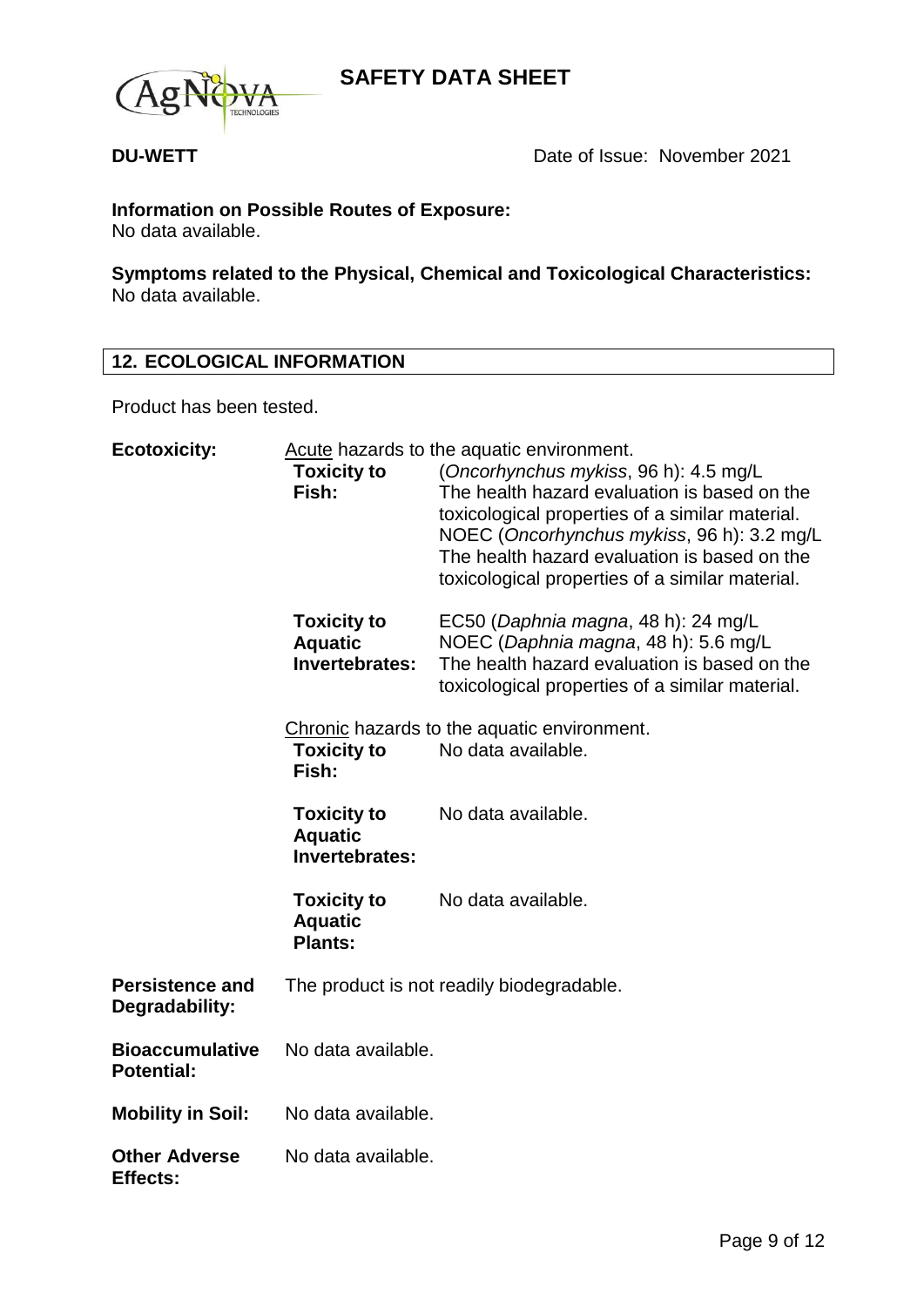

**DU-WETT** DU-WETT DUE Date of Issue: November 2021

## **13. DISPOSAL CONSIDERATIONS**

## **Disposal Methods:**

Dispose of waste at an appropriate treatment and disposal facility in accordance with applicable laws and regulations, and product characteristics at time of disposal. The generation of waste should be avoided or minimised wherever possible. The hazard and precautionary statements displayed on the label also apply to any residues left in the container.

## **14. TRANSPORT INFORMATION**

| <b>Transport</b><br><b>Classification:</b>                                         | Road and Rail Transport: Not dangerous goods under the<br>ADG7 when being transported in IBCs or other receptacles <500<br>L (kg), Special Provision AU01).<br>Marine and Air: Classified as Dangerous Goods for transport by<br>sea and air according to the criteria of the UN Model Regulations<br>for Transport of Dangerous Goods 13th Edition |
|------------------------------------------------------------------------------------|-----------------------------------------------------------------------------------------------------------------------------------------------------------------------------------------------------------------------------------------------------------------------------------------------------------------------------------------------------|
| <b>UN Number:</b>                                                                  | <b>UN 3082</b>                                                                                                                                                                                                                                                                                                                                      |
| <b>Proper Shipping</b><br><b>Name or Technical</b><br>Name:                        | ENVIRONMENTALLY HAZARDOUS SUBSTANCE, LIQUID,<br>N.O.S. (Siloxane Polyalkyleneoxide Copolymer)                                                                                                                                                                                                                                                       |
| <b>Transport Hazard</b><br>Class:                                                  | 9                                                                                                                                                                                                                                                                                                                                                   |
| <b>Packing Group</b><br>Number:                                                    | $\mathbf{III}$                                                                                                                                                                                                                                                                                                                                      |
| <b>Environmental</b><br><b>Hazards for</b><br><b>Transport</b><br><b>Purposes:</b> | <b>Marine Pollutant</b>                                                                                                                                                                                                                                                                                                                             |
| <b>Special</b><br><b>Precautions for</b><br>User:                                  | None                                                                                                                                                                                                                                                                                                                                                |
| <b>Additional</b><br>Information:                                                  | Limited quantities: 5 L                                                                                                                                                                                                                                                                                                                             |
| <b>Hazchem Code:</b>                                                               | $-3Z$                                                                                                                                                                                                                                                                                                                                               |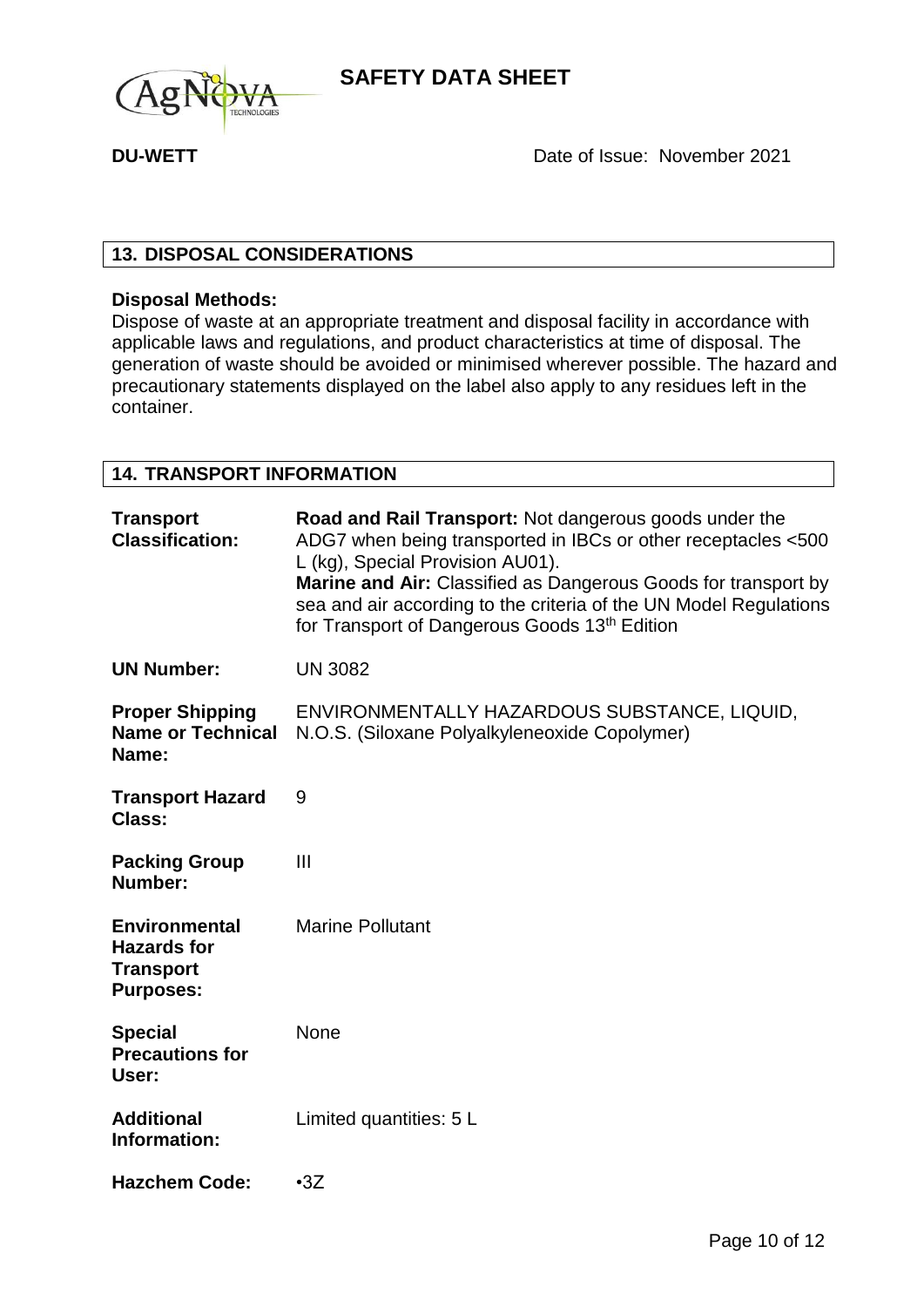

## **DU-WETT** DU-WETT DUE Date of Issue: November 2021

### **15. REGULATORY INFORMATION**

**APVMA:** Registered according to the Agricultural and Veterinary Chemicals Act 1994 (Cwlth). APVMA Product Number: 58702

**SUSMP:** Not scheduled

**Montreal Protocol (Ozone depleting substances):** Not applicable

**The Stockholm Convention (Persistent Organic Pollutants):** Not applicable

**The Rotterdam Convention (Prior Informed Consent):** Not applicable

## **16. OTHER INFORMATION**

| Date of<br><b>Preparation or</b><br><b>Revision:</b> | November 2021                                                                                                                                                                                                                                                                                                                                                                                                                                                                                                                   |
|------------------------------------------------------|---------------------------------------------------------------------------------------------------------------------------------------------------------------------------------------------------------------------------------------------------------------------------------------------------------------------------------------------------------------------------------------------------------------------------------------------------------------------------------------------------------------------------------|
| <b>Reason for</b><br><b>Revision:</b>                | Not applicable. Initial version.                                                                                                                                                                                                                                                                                                                                                                                                                                                                                                |
| <b>Abbreviations</b><br>and<br><b>Acronyms:</b>      | ADG - Australian Dangerous Goods Code<br>APVMA – Australian Pesticides and Veterinary Medicines Authority<br>ASTM – American Society for Testing and Materials<br>EC - Effective Concentration<br>GHS - Globally Harmonised System of Classification and Labelling<br>of Chemicals<br>LD - Lethal Dose<br>LC - Lethal Concentration<br>NOEC – No Observed Effect Concentration<br>OECD – Organisation for Economic Co-operation and Development<br><b>OEL</b> – Occupational Exposure Limit<br>STEL - Short Term Exposure Limit |